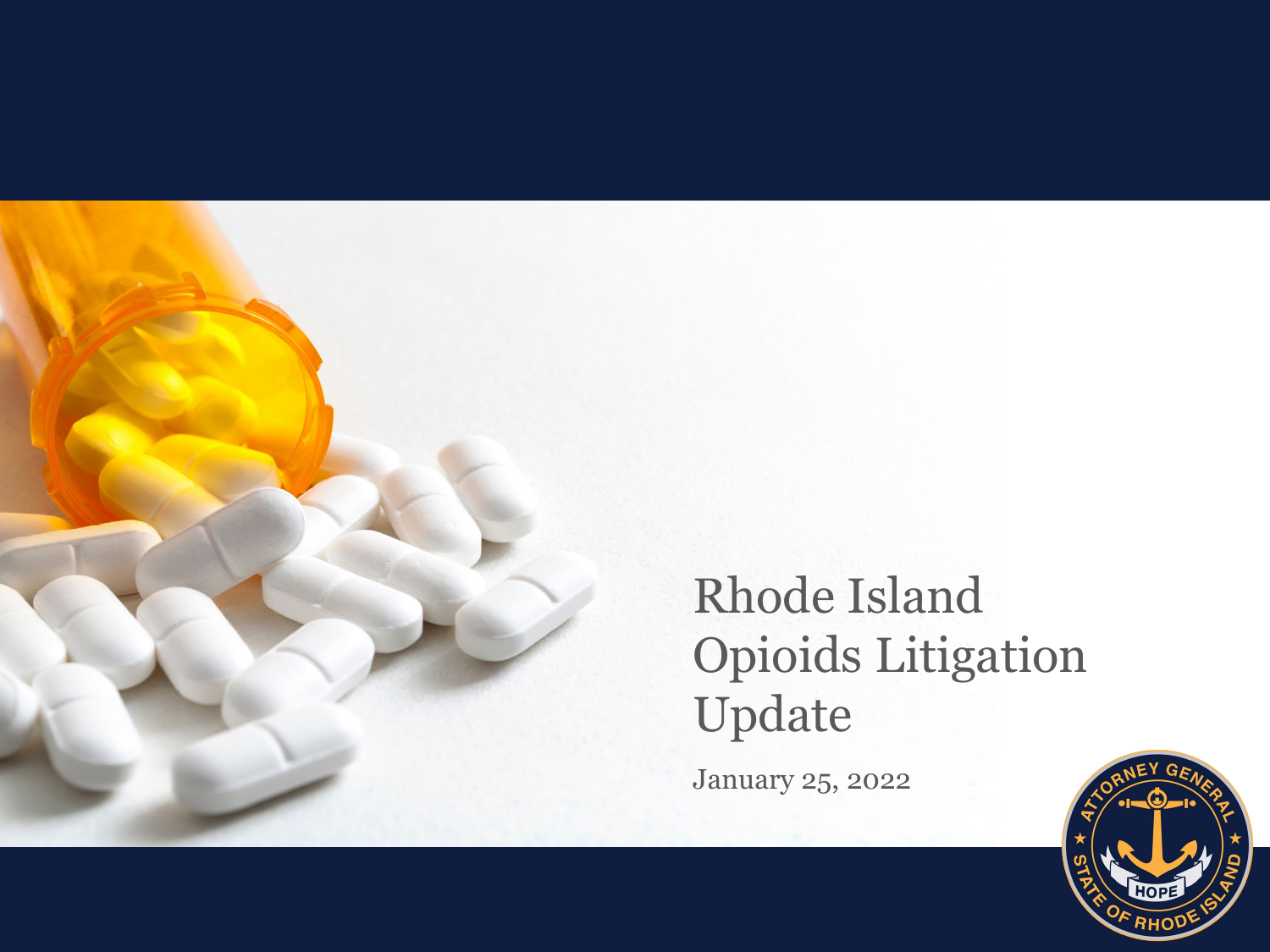### Opioids in Rhode Island

Number of fatal overdoses in Rhode Island



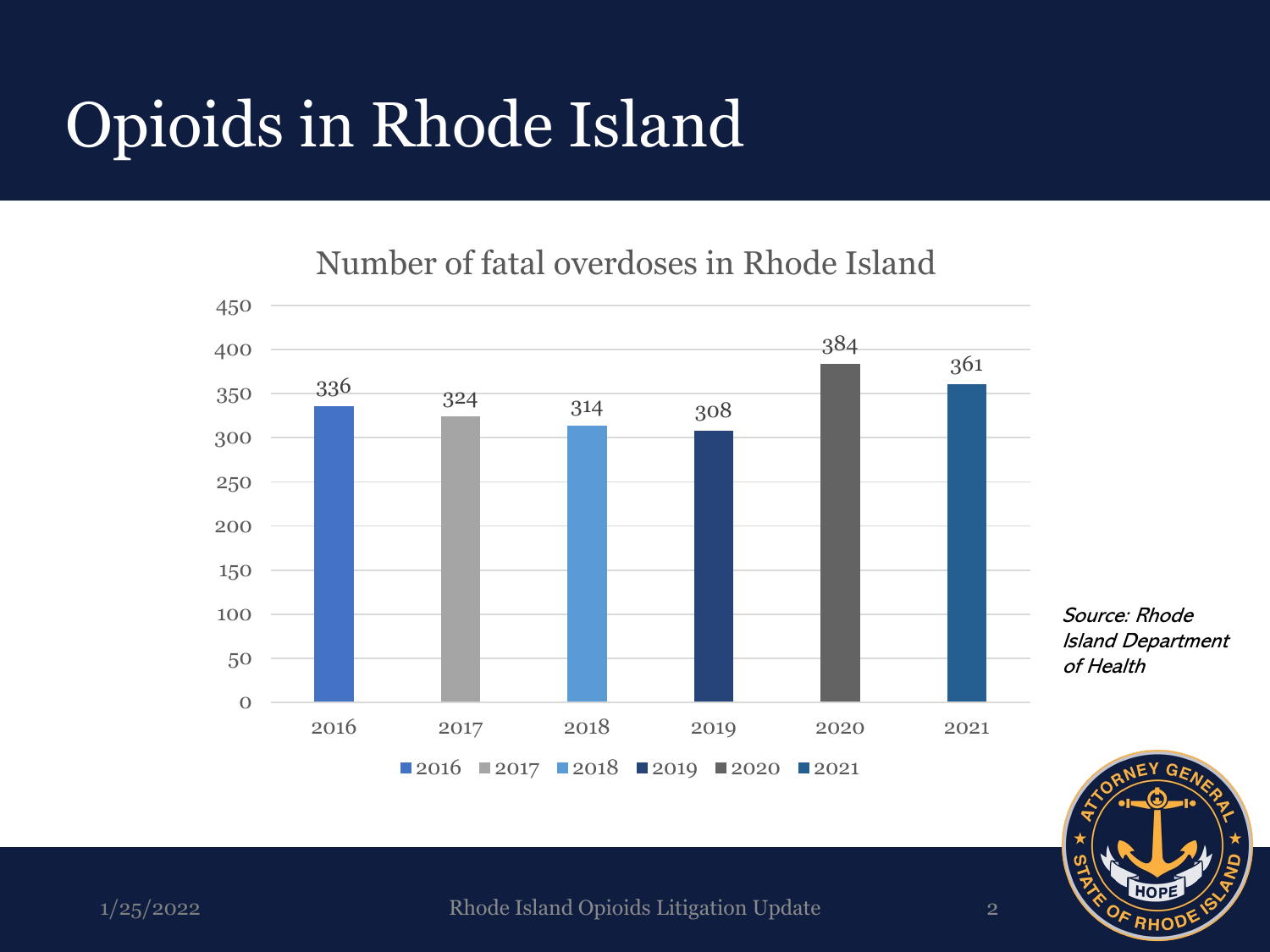## Timeline of Rhode Island's opioids litigation

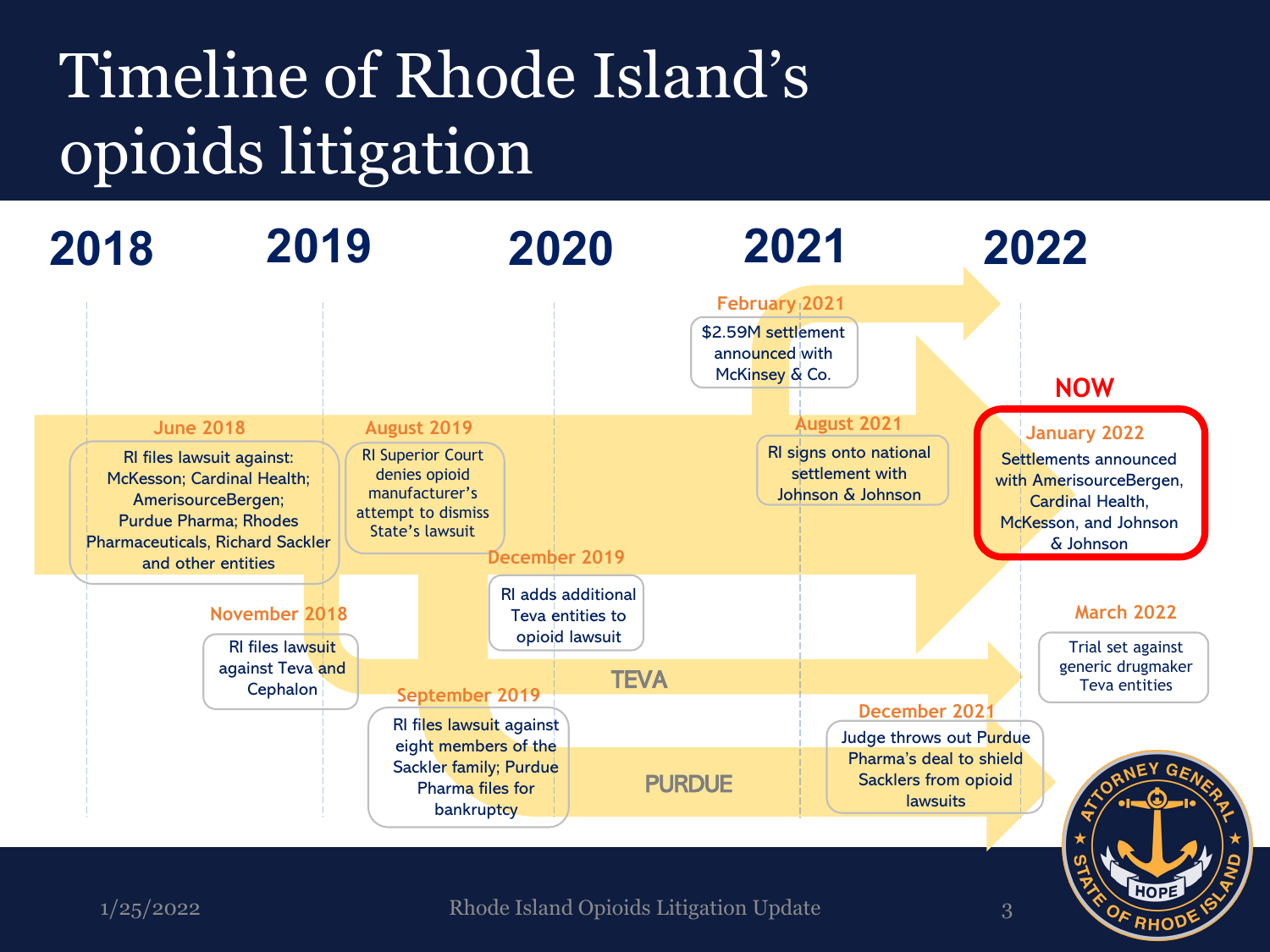# \$2.59 M



Settlement with McKinsey & Co.

Consulting firm that helped Purdue Pharma market opioids, including a plan to "turbocharge" OxyContin sales at height of epidemic.

Rhode Island will receive \$2.59 million over 5 years.

\$1 million used in 2021 to address critical and immediate need for naloxone.



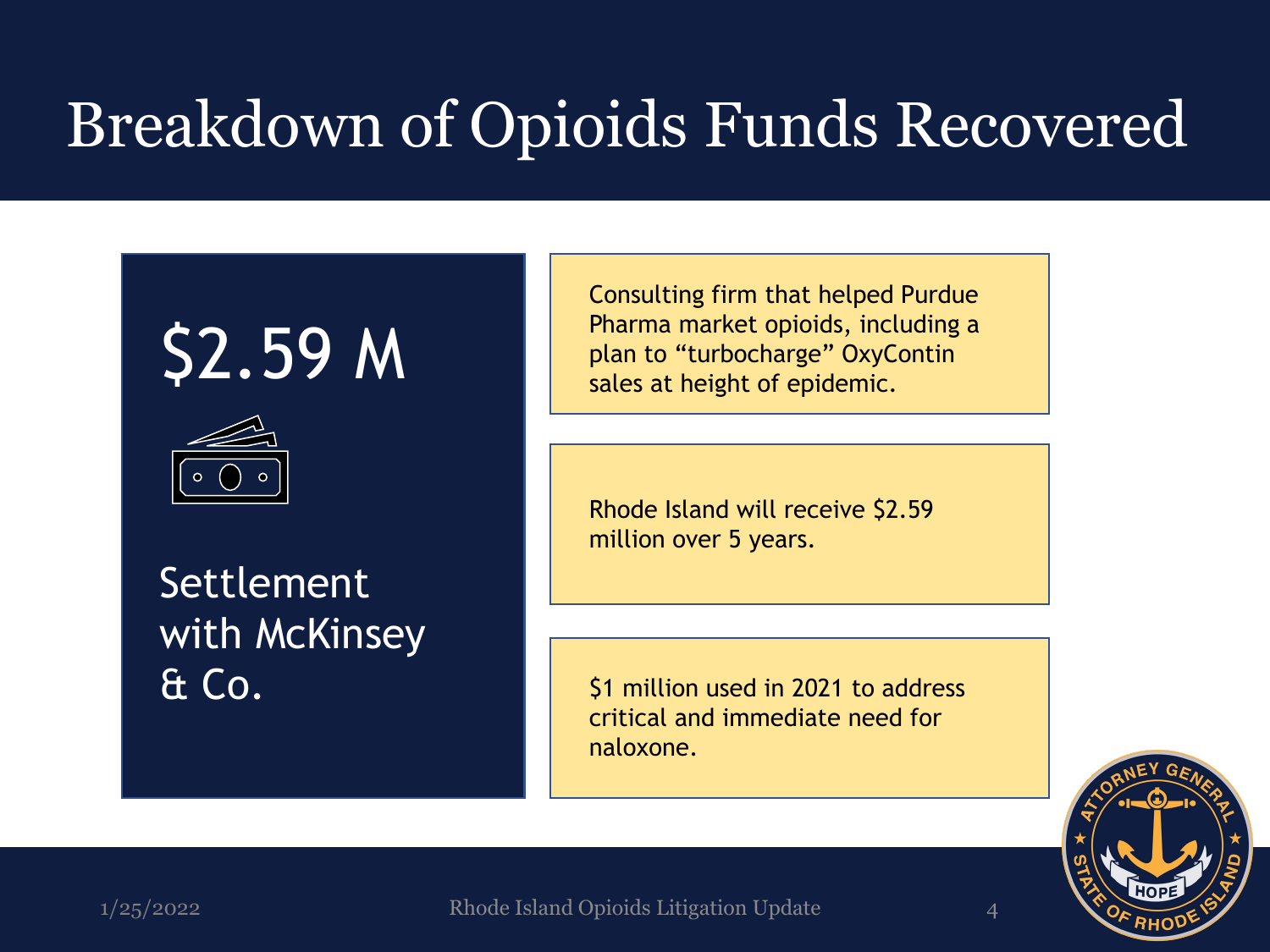



Settlement with Johnson & Johnson

Johnson & Johnson manufactured, marketed, and sold opioids while deceptively downplaying the risks of addiction.

Rhode Island will receive up to \$21.1 million over 10 years through global settlement.

Payment to begin July 2022.

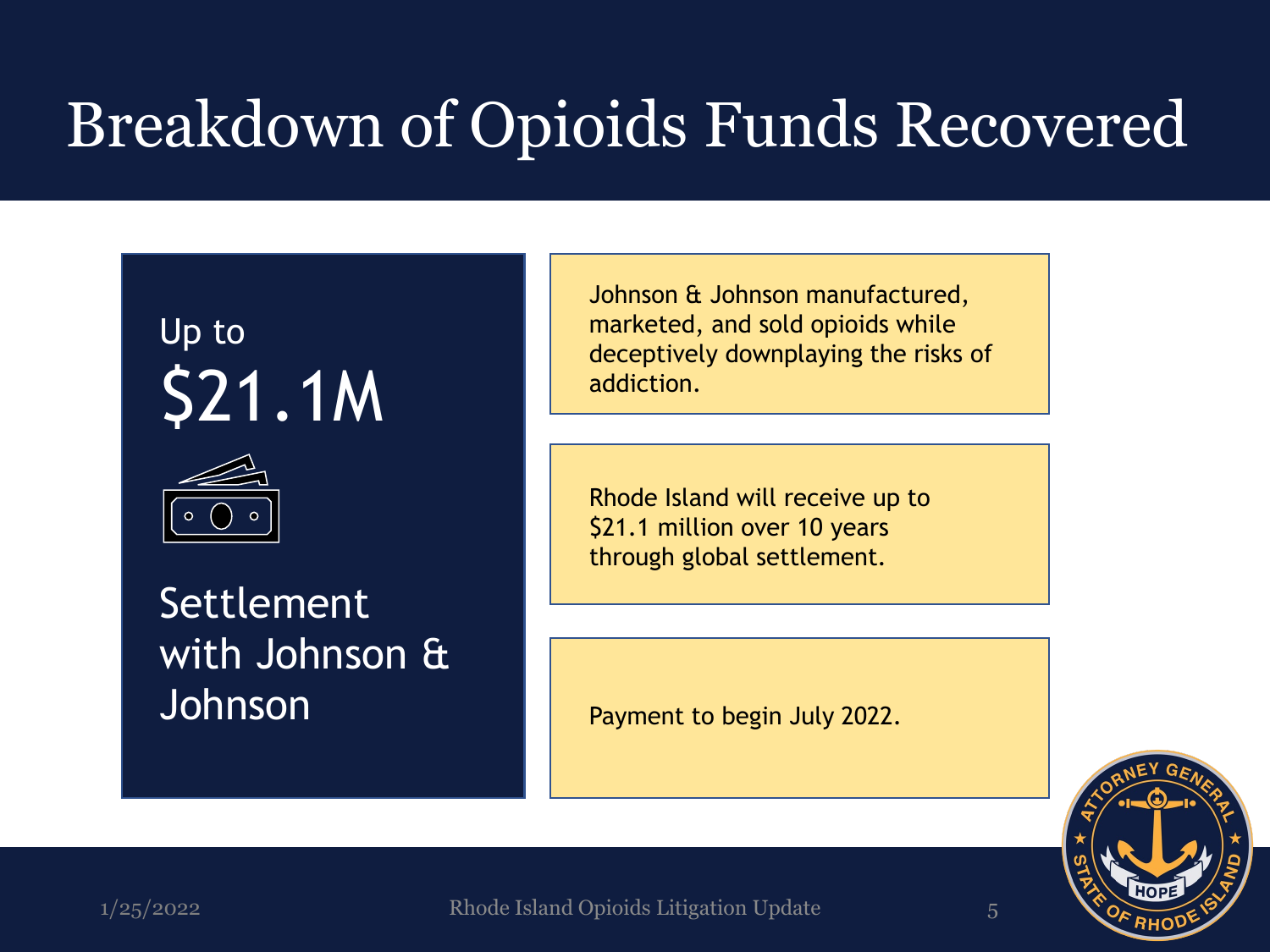# \$90.8 M



Settlement with AmerisourceBergen, Cardinal, and **McKesson** 

Nation's three major drug distributors directly contributed to the opioid epidemic through the over supply of opioids and by routinely filling and failing to report suspicious orders.

Rhode Island will receive at least \$90.8 million over 18 years through agreement.

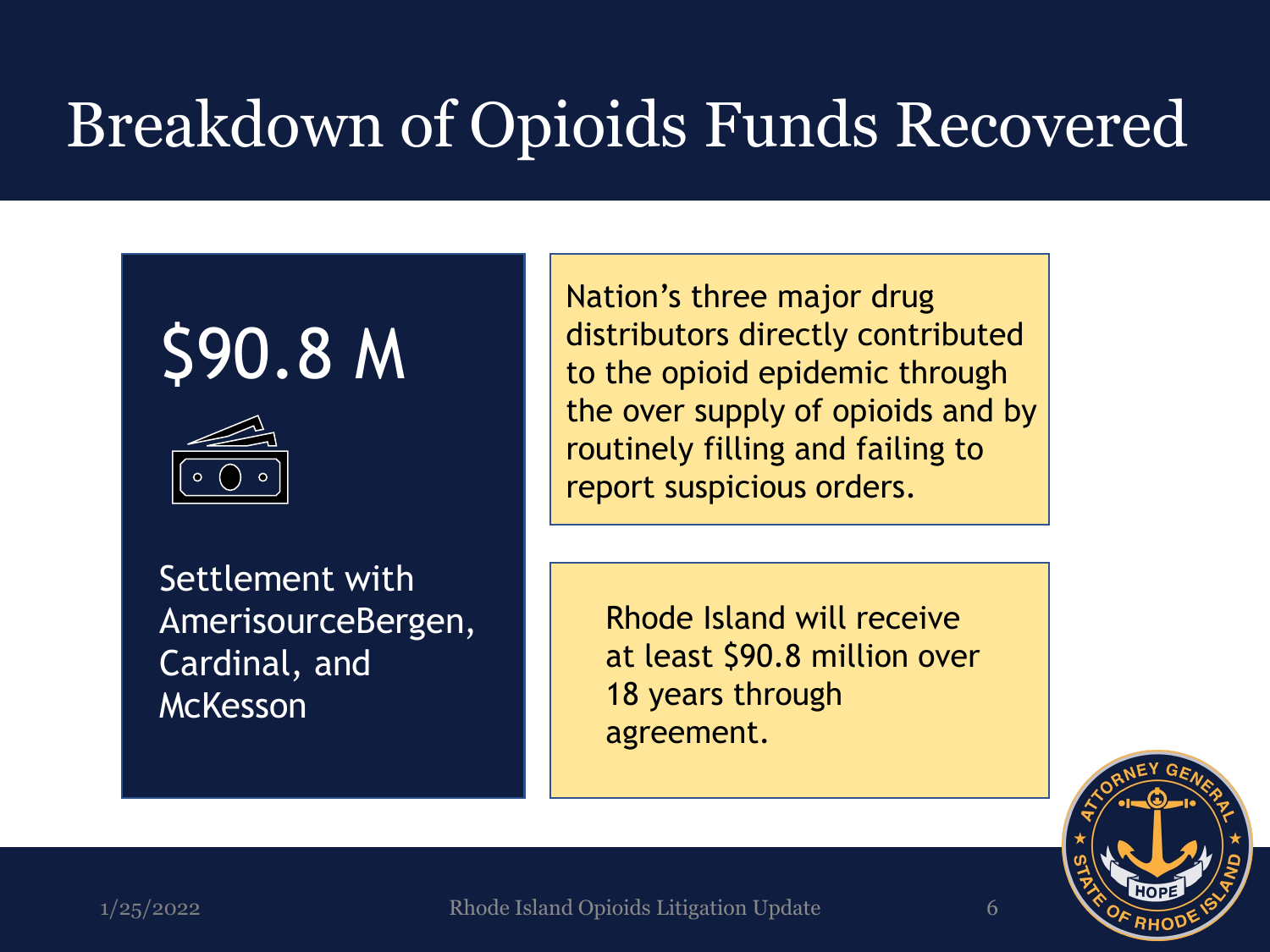| <b>PAYMENT YEAR</b> | <b>McKinsey &amp; Co.</b> | Johnson &<br><b>Johnson</b> | <b>Distributors</b> | <b>Total</b> |
|---------------------|---------------------------|-----------------------------|---------------------|--------------|
|                     |                           |                             |                     |              |
| 2021                | \$2.1                     |                             |                     | \$2.1        |
| 2022                | \$0.1                     | \$4.6                       | \$8.0               | \$12.7       |
| 2023                | \$0.1                     | \$2.6                       | \$4.1               | \$6.8        |
| 2024                | \$0.1                     | \$4.0                       | \$5.1               | \$9.2        |
| 2025                | \$0.1                     | \$4.4                       | \$5.1               | \$9.6        |
| 2026                | -                         | \$0.8                       | \$5.1               | \$5.9        |
| 2027                | -                         | \$0.8                       | \$5.1               | \$5.9        |
| 2028                | -                         | \$0.8                       | \$6.0               | \$6.8        |
| 2029                | -                         | \$1.0                       | \$6.0               | \$7.0        |
| 2030                | -                         | \$1.0                       | \$6.0               | \$7.0        |
| 2031                | -                         | \$1.0                       | \$5.0               | \$6.1        |
| 2032                |                           |                             | \$5.0               | \$5.0        |
| 2033                |                           |                             | \$5.0               | \$5.0        |
| 2034                |                           |                             | \$5.0               | \$5.0        |
| 2035                | -                         | $\blacksquare$              | \$5.0               | \$5.0        |
| 2036                | -                         | -                           | \$5.0               | \$5.0        |
| 2037                | -                         |                             | \$5.0               | \$5.0        |
| 2038                | -                         | -                           | \$5.0               | \$5.0        |
| <b>Total</b>        | \$2.6                     | \$21.1                      | \$90.8              | \$114.5      |

*Numbers are in millions*

*\* Total amounts are estimates*

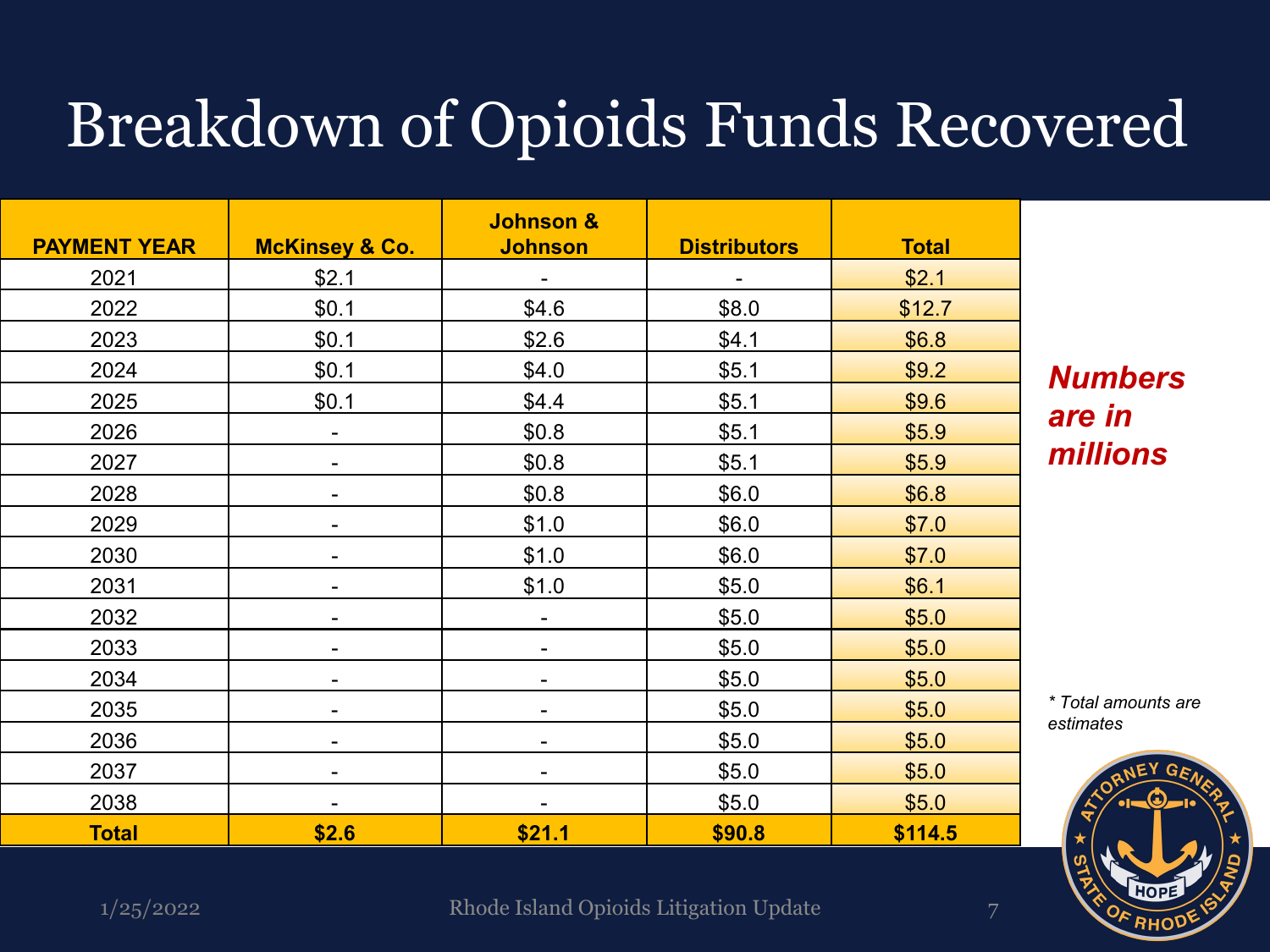# All monies recovered MUST be used for Opioids Abatement

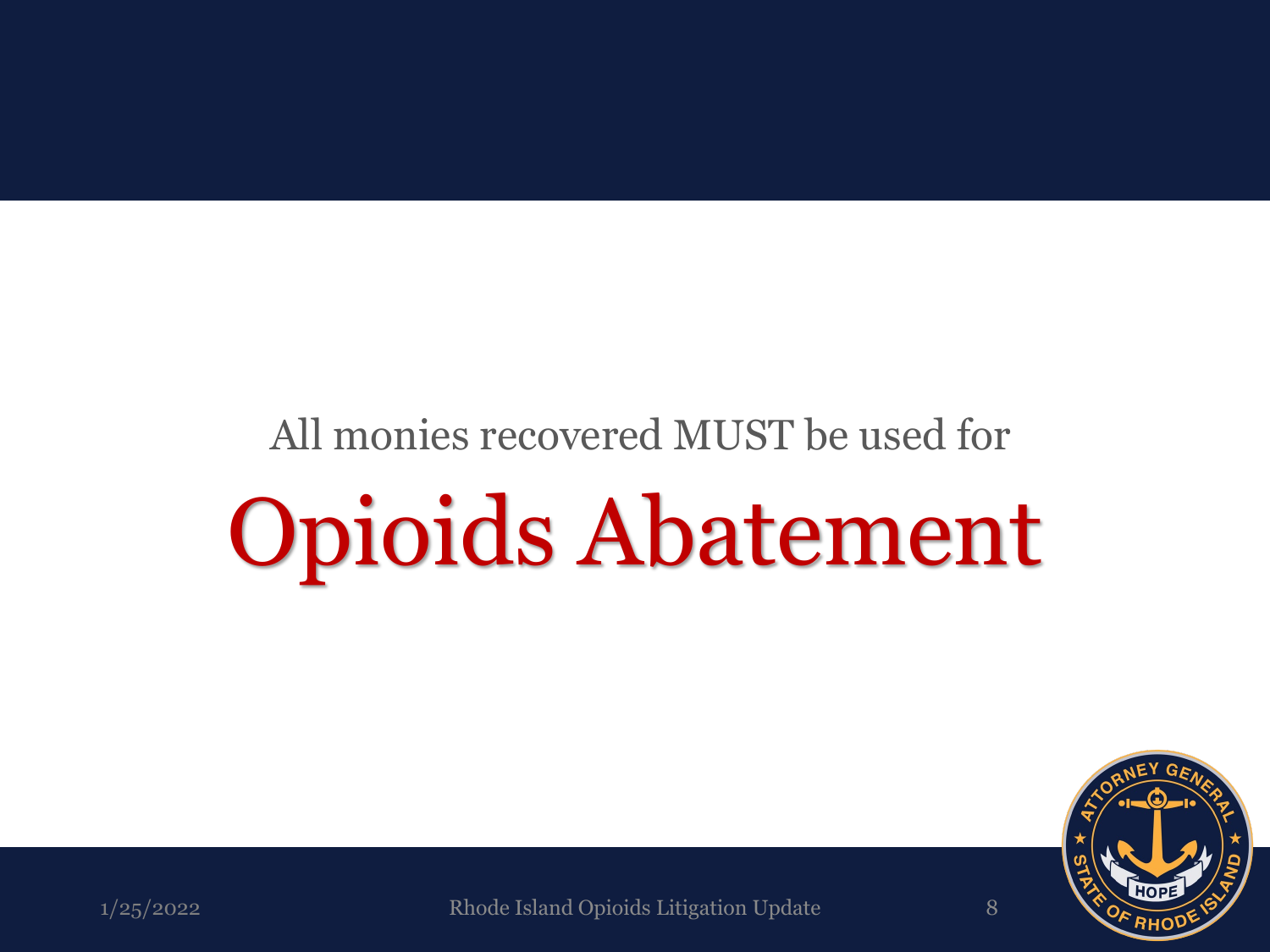### What is Opioids Abatement?

- **Treatment**: medication-assisted treatment, such as methadone or buprenorphine
- **Overdose rescue**: purchasing and deploying drugs like naloxone can save lives
- **Prevention**: monitoring and weighing access to opioids with the risk of diversion, addiction, and overdose
- **Recovery:** can include clinical treatment, medications, peer support, family support, self-care, and other methods

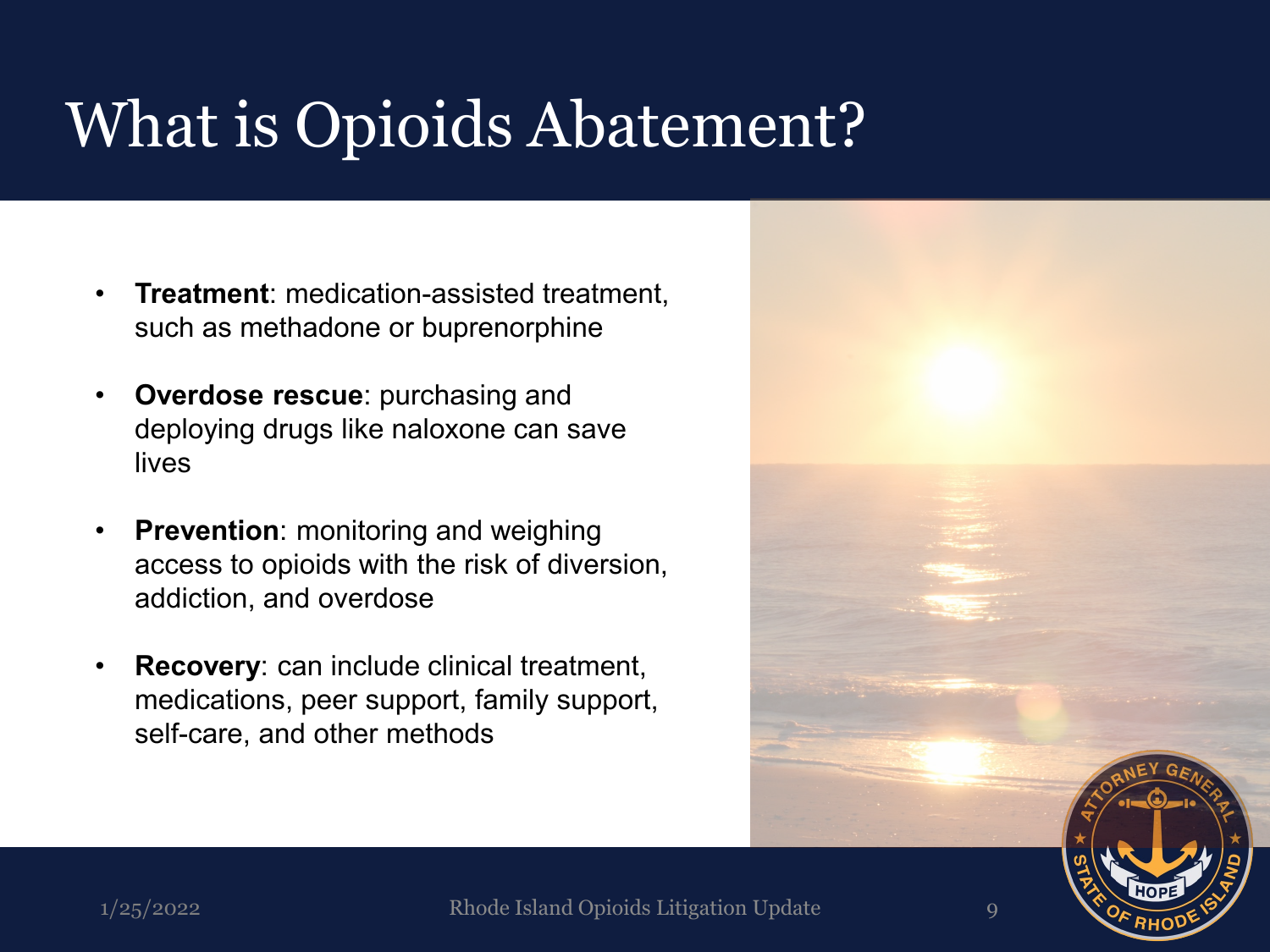#### More than Money

**Rhode Island's settlements include important agreements to end bad behavior and create transparency.**

- **McKinsey & Co.** will implement new ethics rules, stop advising companies on potentially dangerous scheduled drugs, and turn over thousands of internal documents for public portal.
- **Distributors** will create red flag systems for suspicious orders, report these orders to the Attorney General and Department of Health, report customers they have blocked, and implement monitoring and oversight.



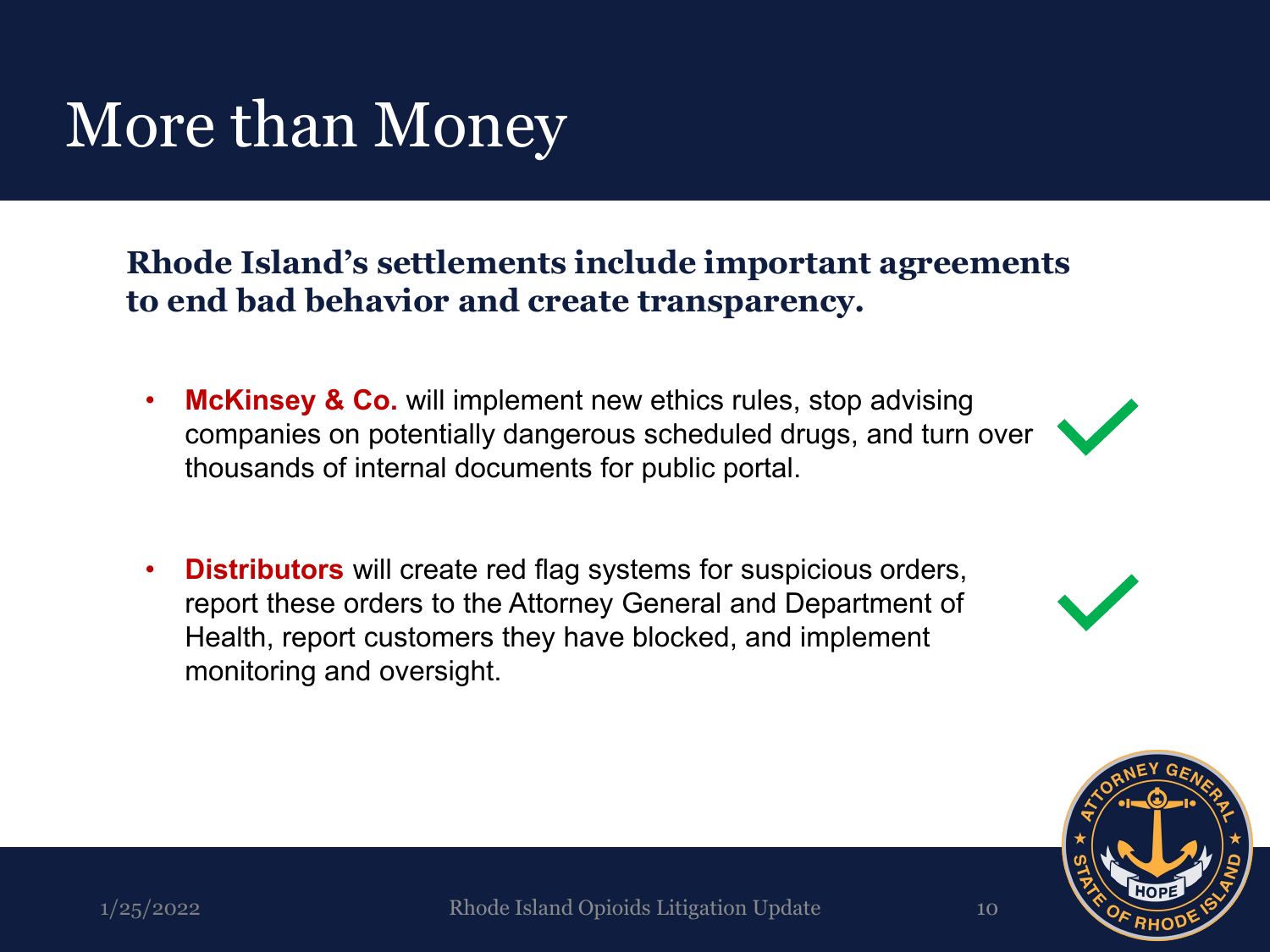### A Better Deal for Rhode Island

| <b>Global deal</b>           | <b>Rhode Island's settlement</b>                                                                                                                                          |  |
|------------------------------|---------------------------------------------------------------------------------------------------------------------------------------------------------------------------|--|
| First payment in summer 2022 | <b>First payment within weeks</b><br>Second payment summer 2022                                                                                                           |  |
| Still pending, uncertain     | Guaranteed                                                                                                                                                                |  |
|                              | Secures millions in additional funds<br>from the distributors to compensate.<br>the state for its substantial<br>investment in the litigation of the<br>case against them |  |

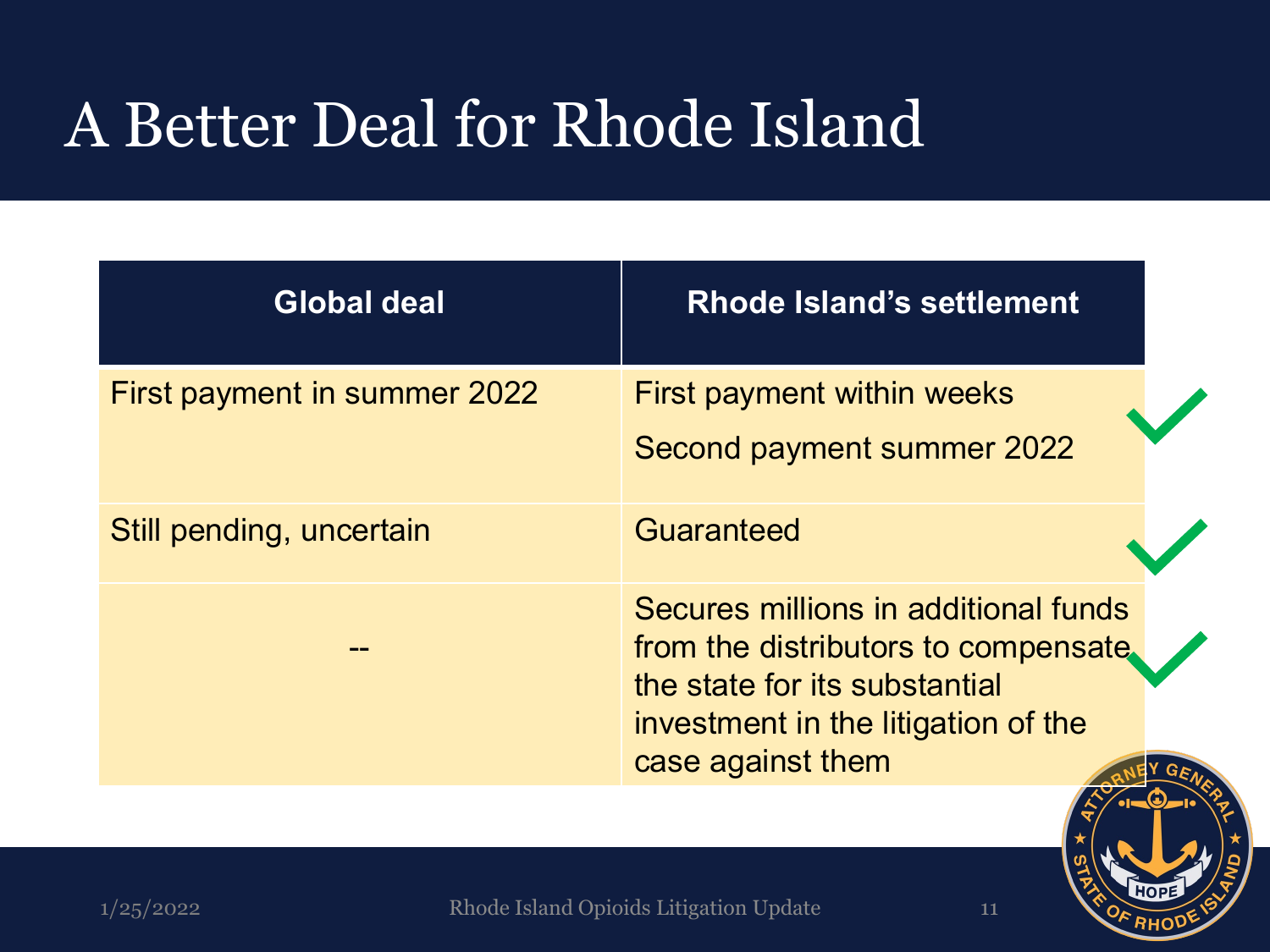## Overview of Opioids Litigation

#### **Rhode Island's lawsuit Municipalities' lawsuit**

| STATE OF RHODE ISLAND<br>PROVIDENCE, SC.                                  | <b>SUPERIOR COURT</b> |
|---------------------------------------------------------------------------|-----------------------|
| STATE OF RHODE ISLAND, by and<br>through, PETER F. NERONHA,               |                       |
| ATTORNEY GENERAL,<br>Plaintiff                                            |                       |
|                                                                           |                       |
| v.                                                                        | C.A. No. PC-2018-4555 |
| PURDUE PHARMA L.P.; PURDUE PHARMA                                         |                       |
| INC.: THE PURDUE FREDERICK COMPANY,<br>INC.; RHODES PHARMACEUTICALS L.P.; |                       |
| RHODES TECHNOLOGIES; RHODES<br>TECHNOLOGIES INC.; RICHARD S.              |                       |
| SACKLER; INSYS THERAPEUTICS, INC.;                                        |                       |
| JOHN N. KAPOOR; TEVA<br>PHARMACEUTICALS USA, INC.:                        |                       |
| CEPHALON, INC.; MALLINCKRODT PLC;                                         |                       |
| MALLINCKRODT, LLC, SPECGX, LLC,<br>CARDINAL HEALTH, INC.; MCKESSON        |                       |
| CORPORATION d/b/a MCKESSON DRUG<br>COMPANY; and AMERISOURCEBERGEN         |                       |
| DRUG CORPORATION,                                                         |                       |
| Defendants                                                                |                       |

#### **UNITED STATES DISTRICT COURT NORTHERN DISTRICT OF OHIO EASTERN DIVISION** IN RE: NATIONAL PRESCRIPTION **MDL No. 2804 OPIATE LITIGATION** Case No. 17-md-2804 THIS DOCUMENT RELATES TO: **Judge Dan Aaron Polster ALL CASES OPINION AND ORDER** In this Multidistrict Litigation ("MDL"), public entities from across the nation have sued

manufacturers, distributors and retailers of prescription opiate drugs, alleging they are liable for

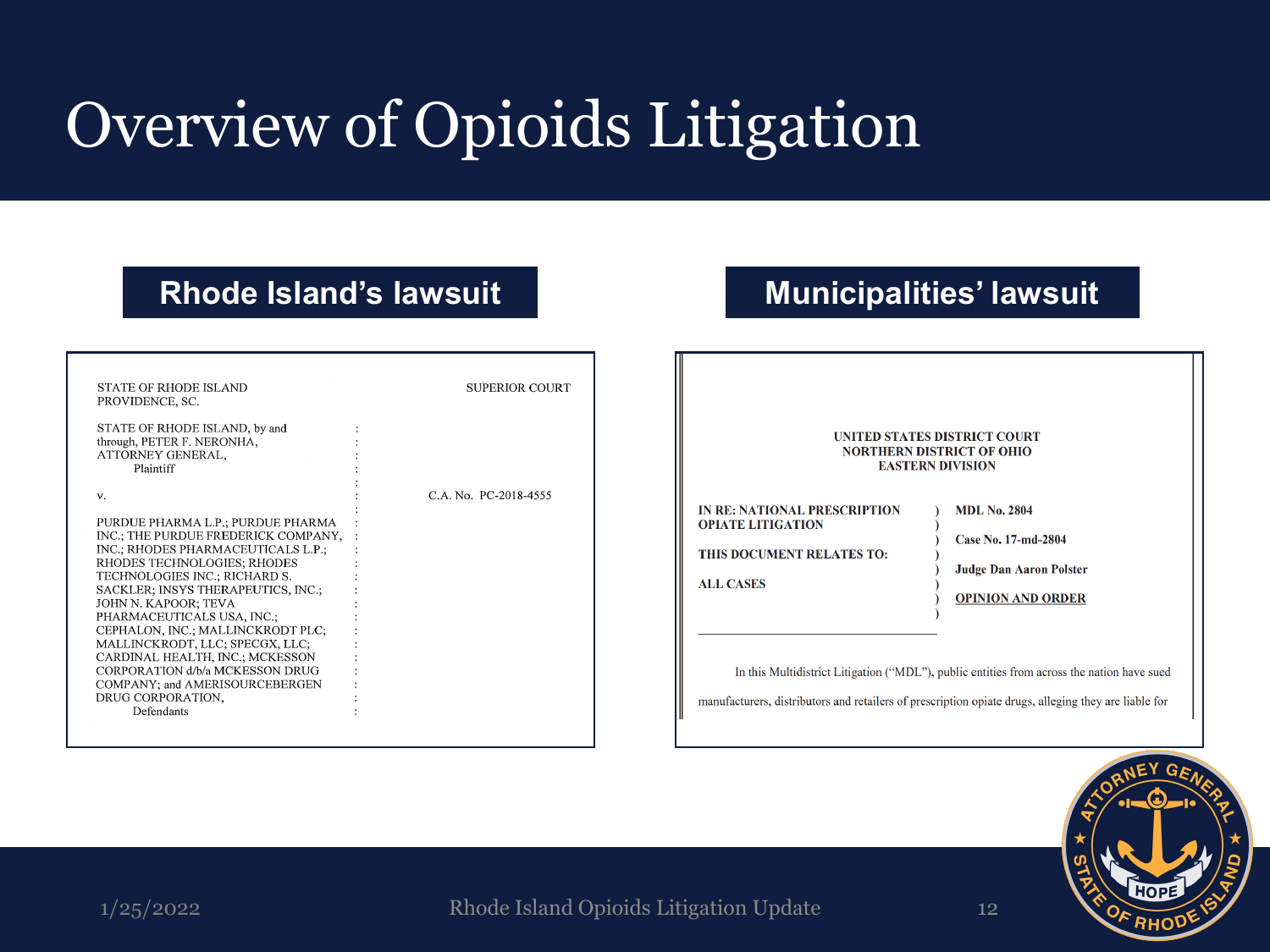#### Agreement Between State and 39 Municipalities

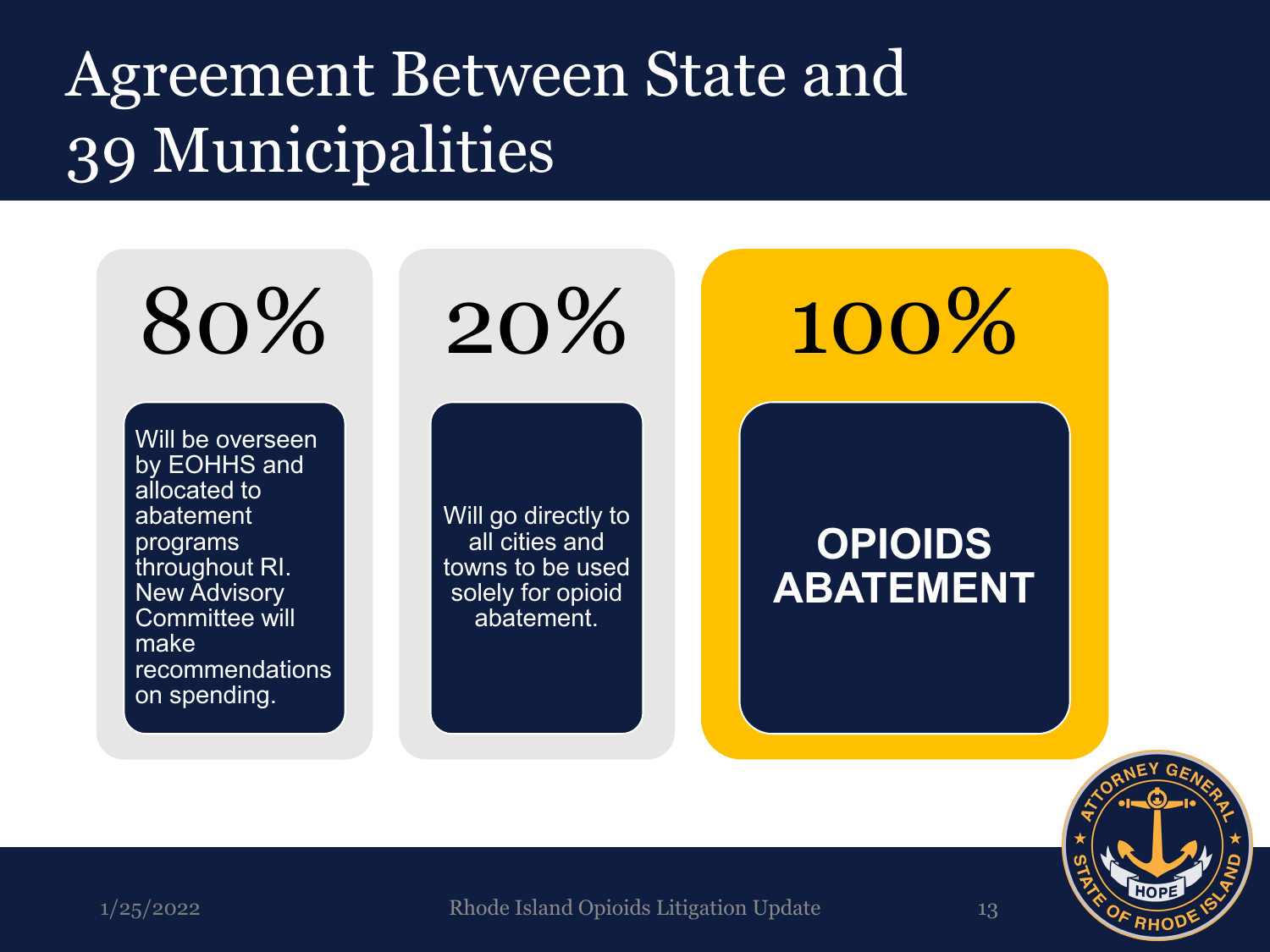### New Advisory Committee



- New Advisory Committee will make recommendations to EOHHS
- A non-voting committee chair will be appointed by the Governor
- Will work closely with Governor's Task Force on Overdose Prevention and Intervention

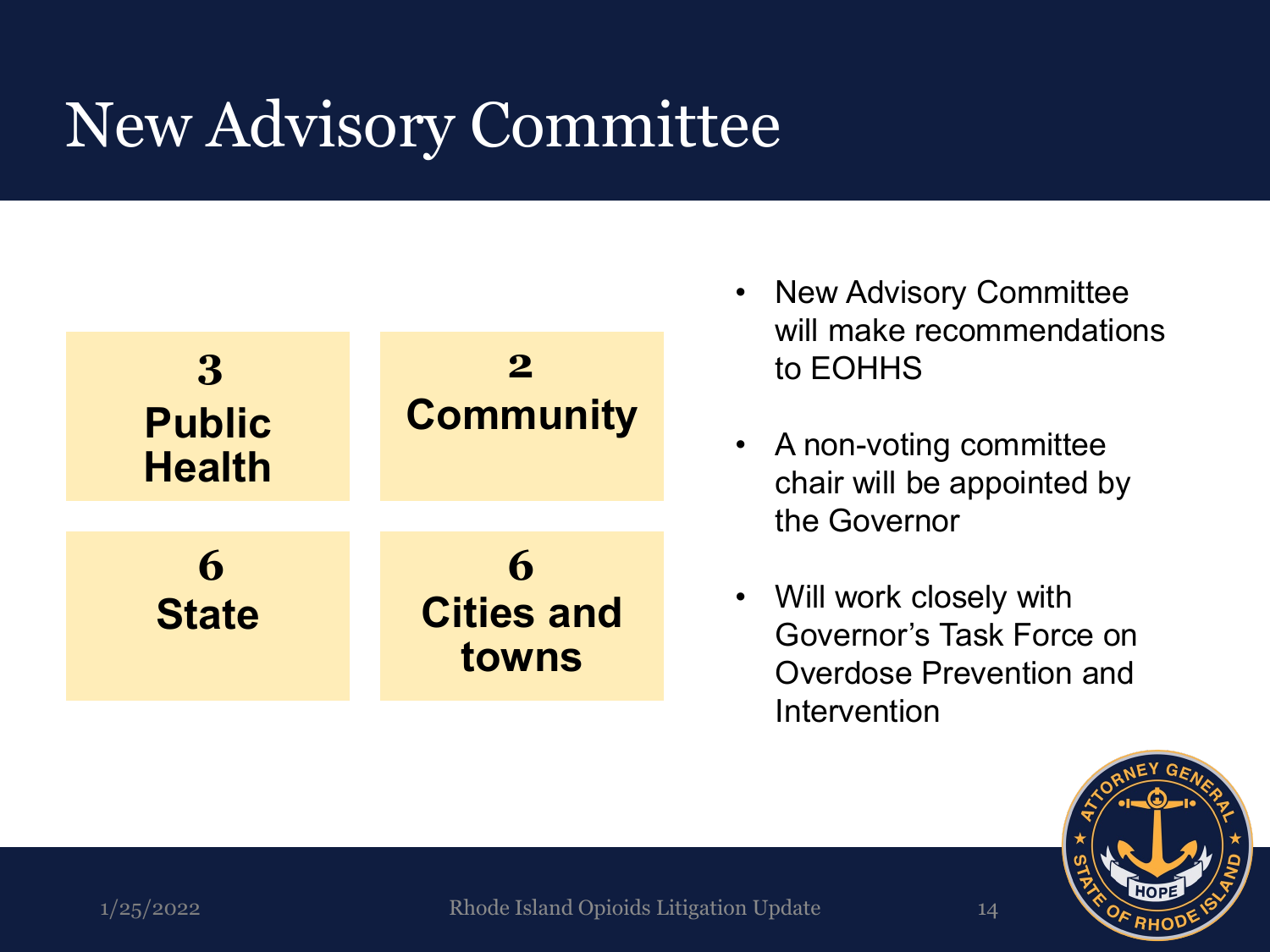### What is Opioids Abatement?

- **Treatment**
- **Overdose rescue**
- **Prevention**
- **Recovery**

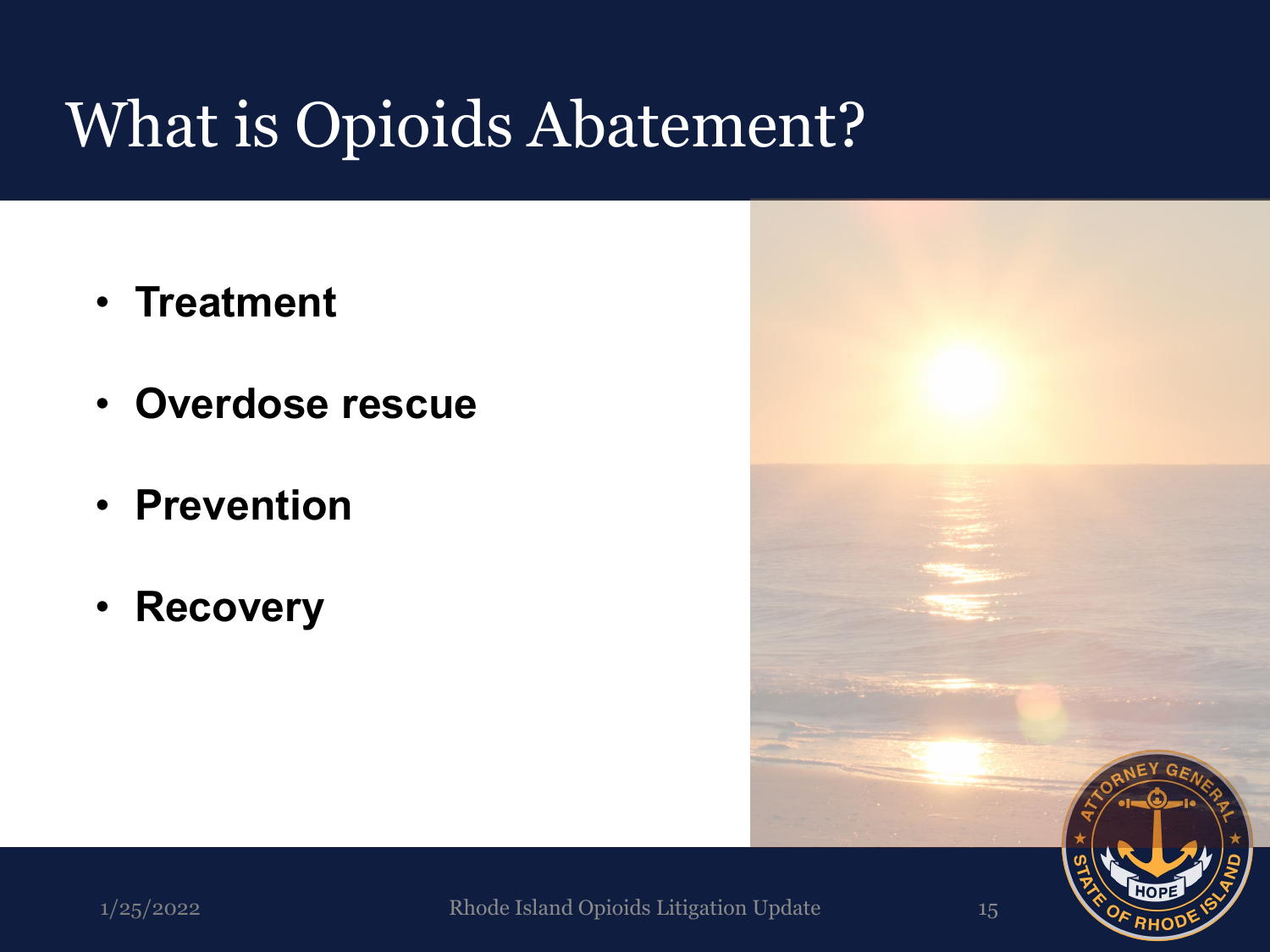#### What's next?

- First payments from the Distributors will be made in the coming weeks.
- New Advisory Committee will be formed and meet for the first time.
- EOHHS and the Advisory Committee will share their plan for engaging Rhode Island's communities on priorities and needs for the use of these critical funds.
- Distributions are subject to the appropriations process, but we expect them to begin going out to where they are needed most by this summer.